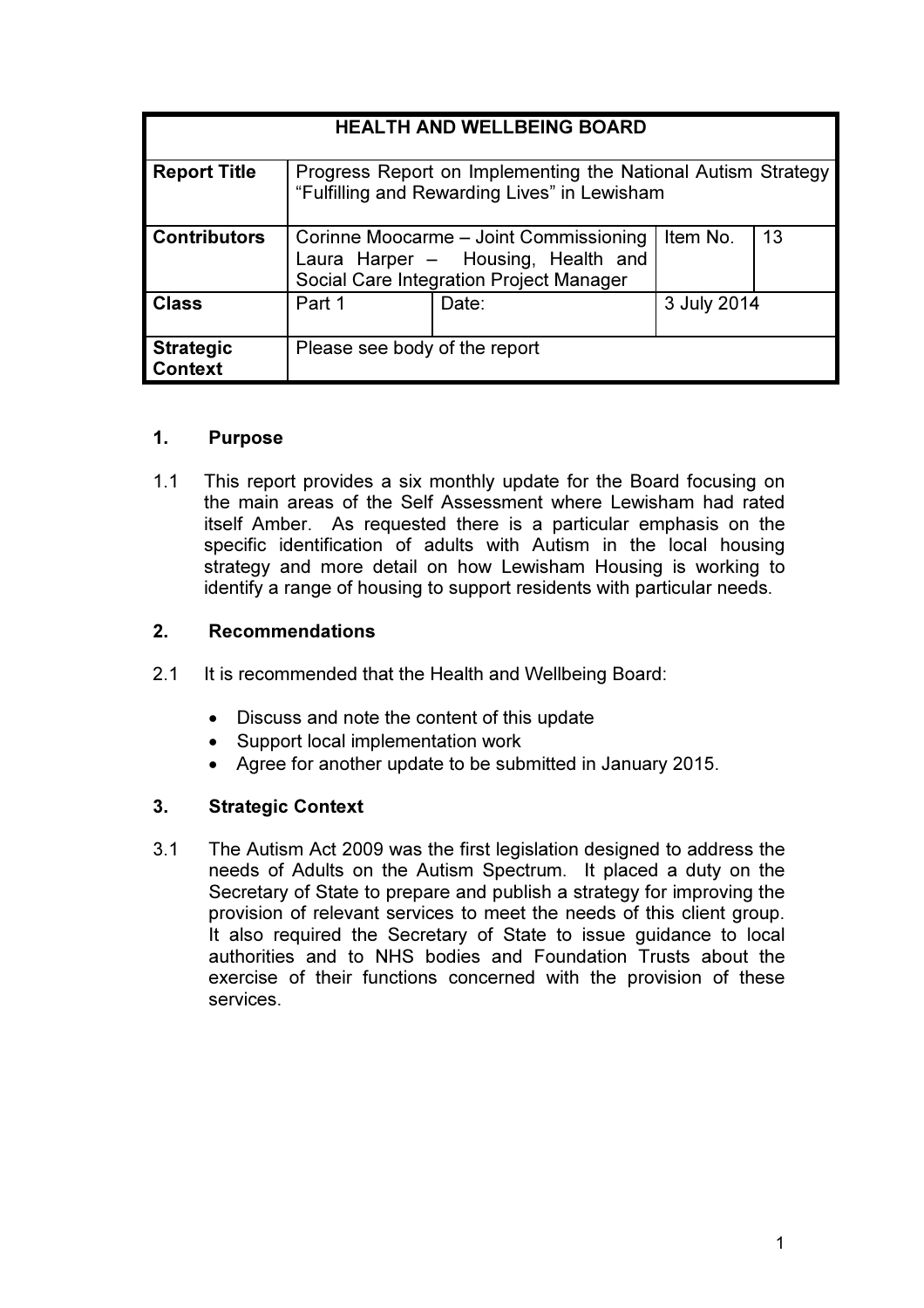- 3.2 Subsequently, "*Fulfilling and Rewarding Lives Strategy for Adults with Autism in England"* was published by the Department of Health in March 2010. This was followed by Implementing *"Fulfilling and Rewarding Lives", Statutory Guidance for Local Authorities and NHS Organisations to Support Implementation of the Autism Strategy"* in December of the same year.
- 3.3 The Strategy set out the key areas for local and national work and focused on laying the foundations for change which involved raising awareness of Autism, particularly across public services; increasing the availability and consistency of diagnosis; taking steps to make services more accessible for adults with Autism, personalisation across all services and looking directly at the challenges faced by adults with Autism in getting into work and keeping a job, as part of the wider goal of achieving full employment.
- 3.4 "*Think Autism" Fulfilling and Rewarding Lives, the strategy for adults with Autism in England: an update* was published by the Department of Health, Social Care, Local Government and Care Partnership Directorate in April 2014.
- 3.5 The *"Think Autism"* strategy identified three reasons for its publication:
	- It was a requirement in the Autism Act for the Autism Strategy to be reviewed and to reflect what was heard from people with Autism, their families and from services during this review.
	- A huge amount has been done nationally to deliver on the strategy and it was necessary to take stock and move on.
	- Many things have changed in services since 2010 with widespread transformation programmes taking place across public services. There is a need to take account of these reforms and how they can be used to improve the lives of people with Autism.
- 3.6 The activity of the Health and Wellbeing Board is focused on delivering the strategic vision for Lewisham as established in Shaping our Future – Lewisham's Sustainable Community Strategy and in Lewisham's Health and Wellbeing Strategy.
- 3.7 The work of the Board directly contributes to *Shaping our Future's*  priority outcome which states that communities in Lewisham should be *Healthy, active and enjoyable – where people can actively participate in maintaining and improving their health and wellbeing.*

# 4. Background

4.1 Directors of Adult Social Services were requested by the Department of Health in 2013 to take forward the second-self assessment exercise for the implementation of the Adult Autism Strategy.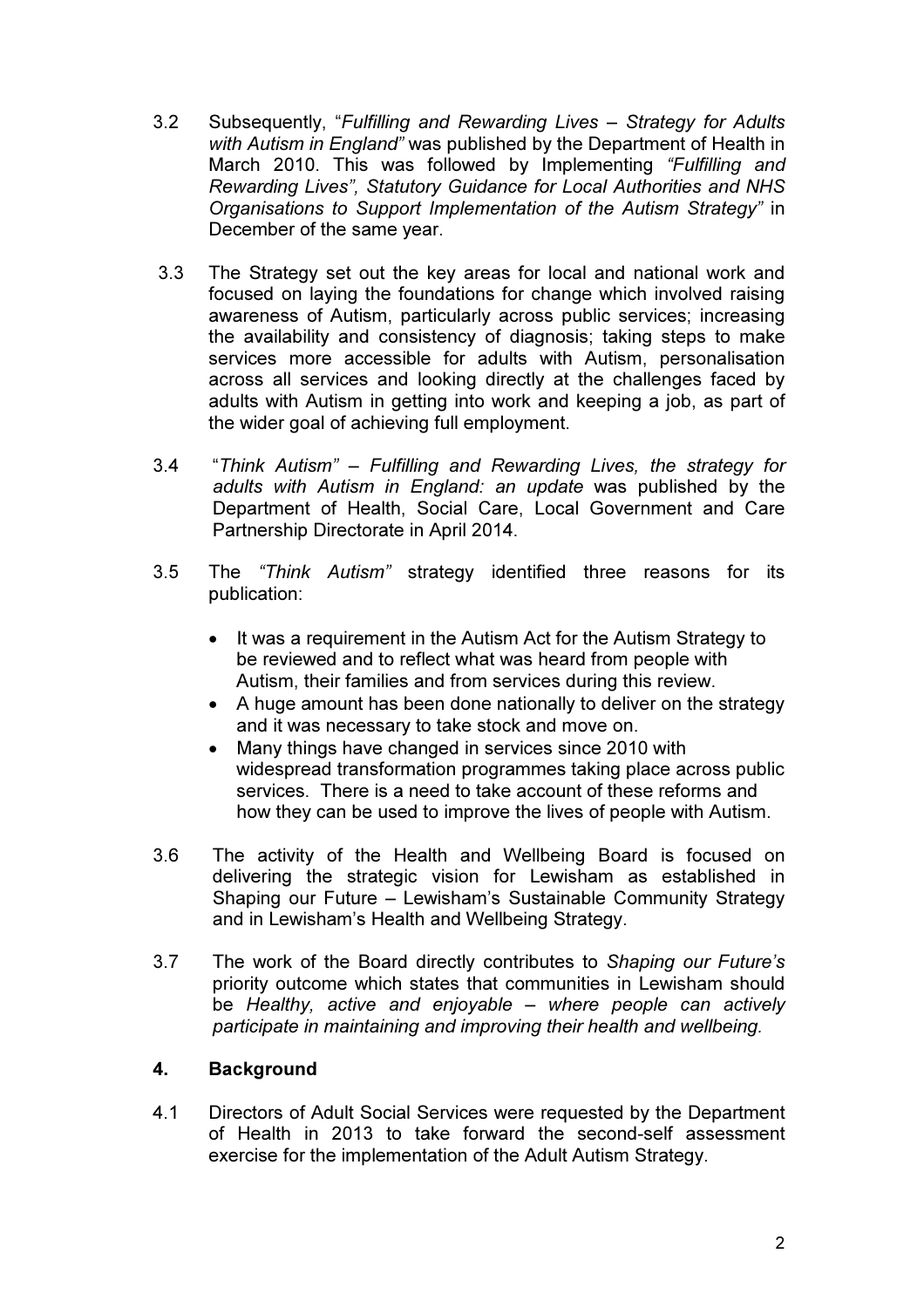- 4.2 Lewisham completed its submission at the end of September 2013. As a requirement of the process it was discussed at the Health and Wellbeing Board on 19 November 2013.
- 4.3 At the November meeting, the Chair of the Health and Wellbeing Board requested six monthly updates on progress in implementing the National Autism Strategy.
- 4.4 Lewisham participated in the Self-Assessment Exercise the purpose of which was to assist the Department of Health in assessing progress against the implementation of the 2010 Adult Autism Strategy. Lewisham completed the submission in September 2013 and this was presented to the Health and Wellbeing Board on the 19 November 2013.
- 4.5 There were 17 questions in the Self Assessment Framework (SAF) that attracted a RAG rating. Lewisham rated itself Green on 6 questions and Amber on the remaining 11. There were no red ratings. Some of the main areas rated Amber requiring further work to progress were:
	- The inclusion of Autism in the local Joint Strategic Needs Assessment.
	- Improving the data collected regarding numbers of adults with Autism in the borough.
	- The level of information about local support in the area being accessible to people with Autism.
	- Promotion of employment of people on the Autism Strategy.
	- Specific identification of adults with Autism in the local housing strategy.

# 5. Progress Report

5.1 In line with the Board's request, this report focuses on the main areas where Lewisham rated itself Amber in the 2013 SAF.

#### 5.2 The inclusion of Autism in the local Joint Strategic Needs Assessment and Improving the data collected regarding numbers of adults with Autism in the Borough.

- 5.2.1 These two areas are combined as there is a need to have better systems in place for recording number of adults with Autism before we can include Autism in the local JSNA.
- 5.2.2 In June 2013 Dr Ratna Ganguly, GP Vocational Trainee, Lewisham Public Health produced a report making recommendations for improvements to data collection for adults with Autism. She recommended that there should be a regular audit of people diagnosed with Autism utilising the "READ" codes for Autism that all GPs in Lewisham enter onto the EMIS system. However, to ensure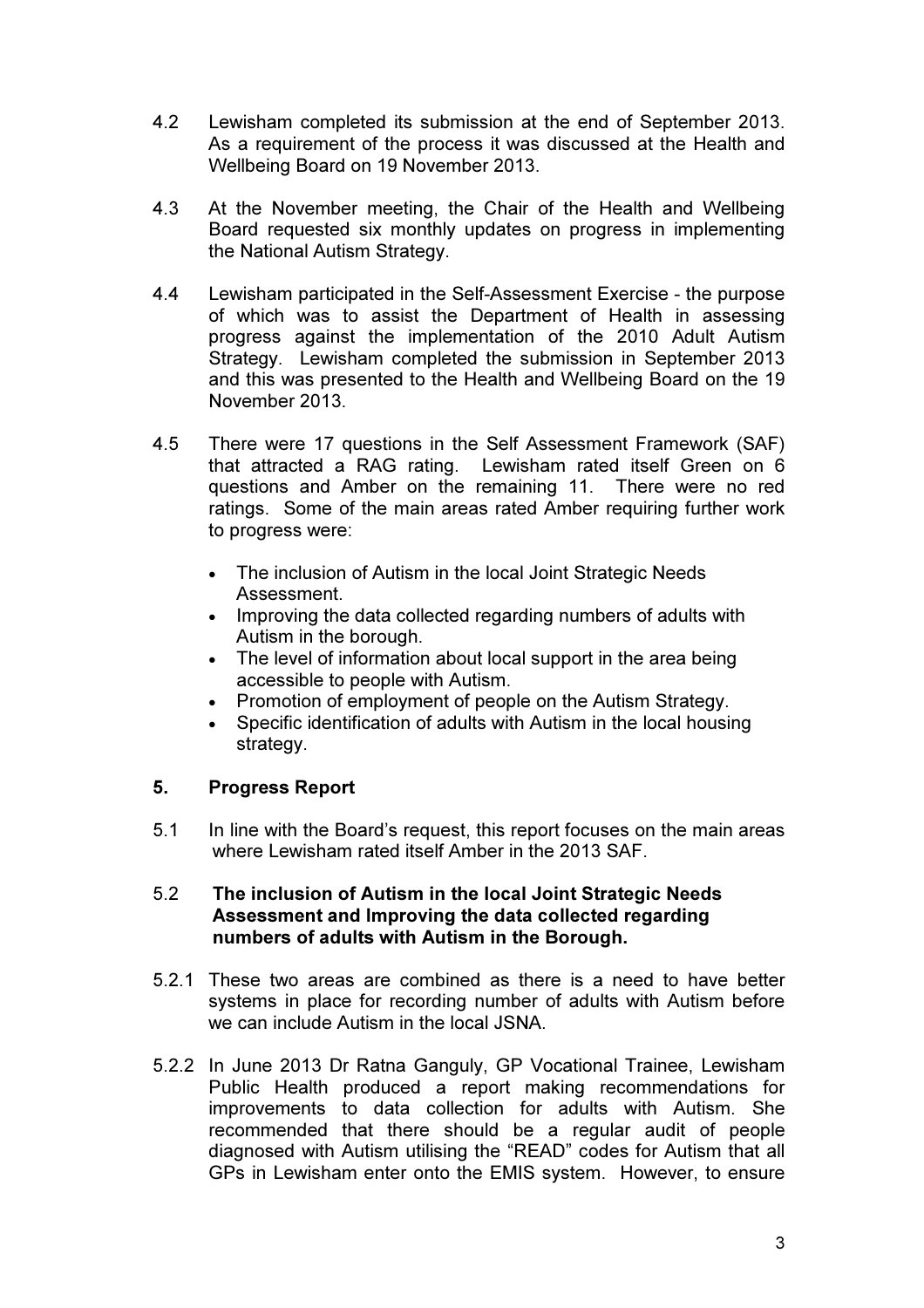that this audit is as accurate as possible there needs to be more training for GPs and Practice staff in recognising and identifying Autism, and appropriate referral routes to Autism specific services. The Council is working with Lewisham Clinical Commissioning Group (CCG) to determine how the training can most effectively be delivered.

5.2.3 Both the SLAM Diagnostic Clinic and the Lewisham Information Advice and Support Service are required to collect information on diagnosis as part of their key performance indicators. In addition, from April 2014, local authorities have to now record information about a person's primary reason for support and whether the person has reported certain other health conditions, such as Autism. Over time this will lead to a better understanding of our local population of adults with Autism

#### 5.3 The level of information about local support in the area being accessible to people with Autism.

- 5.3.1 The Lewisham Autism Information, Advice and Support Service commissioned from Burgess Autistic Trust worked hard during 2013/14 to increase the levels of information available. They have worked with the Local Authority Social Care Advice and Information Team (SCAIT) and many other local organisations (including Job Centre Plus).
- 5.3.2 Referral pathways have been developed with the National Autism Society Family Service (on transition to adulthood) as well as the Community Mental Health Teams and Learning Disability Services.
- 5.3.3 The Lewisham Autism Information, Advice and Support Service has received approximately 250 enquiries since its launch in 2012 with the majority of initial enquires being requests for information on available support.

#### 5.4 Promotion of employment of people on the Autism Strategy

- 5.4.1 There are a number of employment schemes within the Borough for young people aged 16-25 with learning disabilities/learning difficulties not in education or training. There is also a specific scheme for young people with Autism (Care Trade – Autism Project). All schemes will work with adults with Autism. A company called Aurora Options has worked with LeSoCo targeting young people with Learning Disability who are in their last year of college to develop employment pathways and supporting them into employment.
- 5.4.2 The Lewisham Information and Advice Service have an employment worker who is able to support service users looking for work. Burgess Autistic Trust has delivered Autism awareness training to Jobcentre Plus which included the positive aspects of employing adults with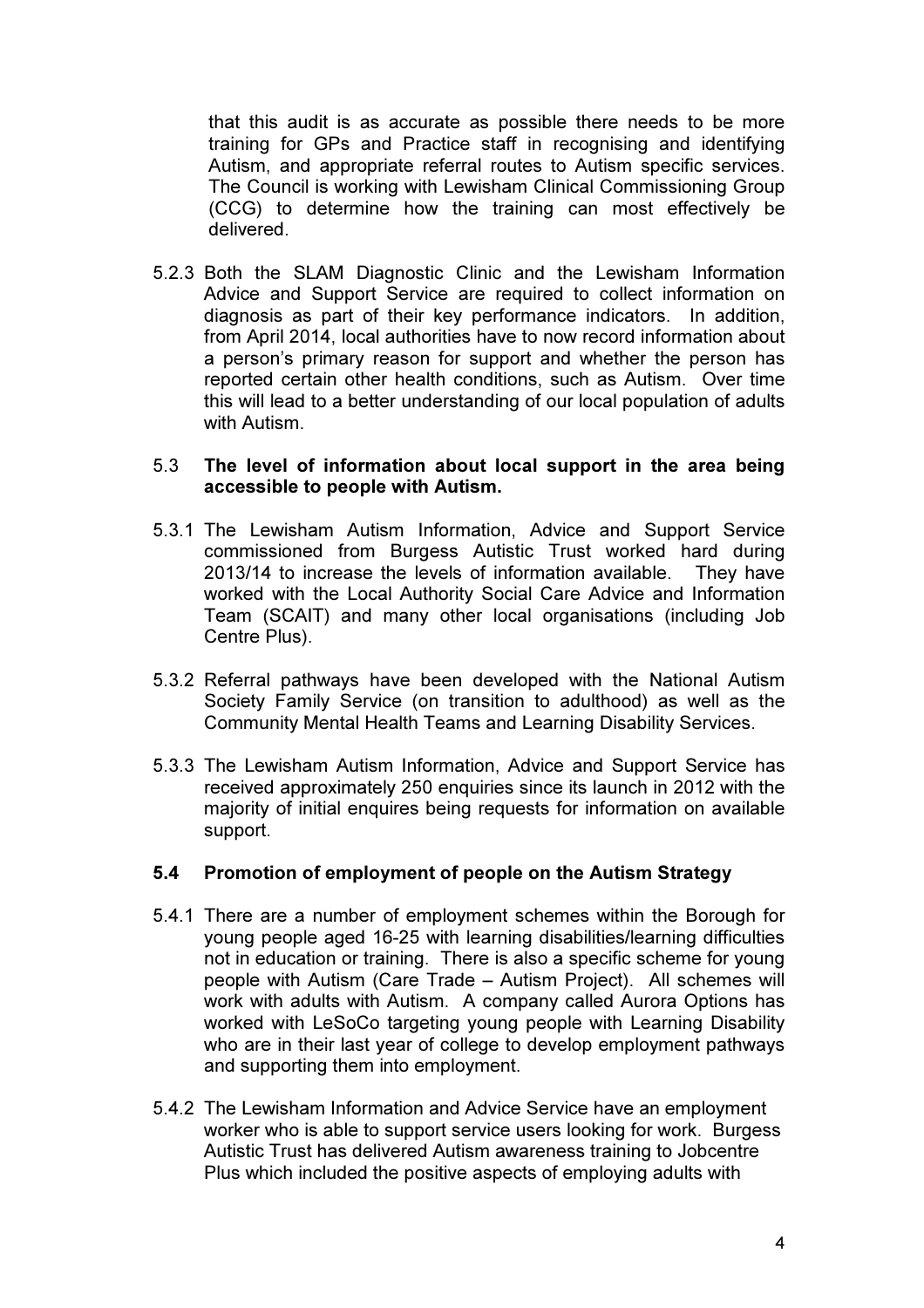ASD. They are regularly approaching local Organisations with a view to building links and arranging work placements etc.

## 5.5 Specific identification of adults with Autism in the local housing strategy

- 5.5.1 The Housing and Autism Project Group has met twice in 2014 with meetings planned for the remainder of the year at six weekly intervals. The purpose of the group is:
	- To better understand and document the level and nature of Autism in the Borough
	- To investigate existing housing services and placements for autistic children and adult
	- To investigate potential sources of funding current and future sources – revenue and capital
	- To investigate the options for the provision of an Autism housing scheme for local adults either within existing stock or new supply
	- To pull out of the needs assessment, various development opportunities into an Autism housing strategy
	- To link the Autism housing strategy into the wider learning disabilities strategy and health and wellbeing strategy.
- 5.5.2 During 2014 the Council has worked with the Campaign for Lewisham Autism Spectrum Housing (CLASH) and Burgess Autistic Trust (BAT) to carry out assessments on seven young people nominated by CLASH to determine their housing need. The Group is currently considering the analysis of these assessments to inform the level of support that young adults with Autism may require to obtain and sustain tenancies.
- 5.5.3 None of the seven interviewees were currently registered for social housing and work is underway to support those that want help with applications. All wanted to remain living in Lewisham close to family support networks. All felt that they would need support to live independently particularly around shopping, cooking, budgeting and home maintenance.
- 5.5.4 In addition to the assessments, the Group has been considering various models of supporting adults with Autism in other boroughs with a view to what might work best in Lewisham.
- 5.5.5 The London Borough of Lewisham Housing Department is working closely with Social Care and Health to identify a range of housing which can support residents with particular needs. Small project groups have been set up to explore housing and support solutions which maximise independence. It is anticipated that initial proposals for improving housing for people with Mental Health issues, Young Adults in Transition and People with Learning Disabilities will be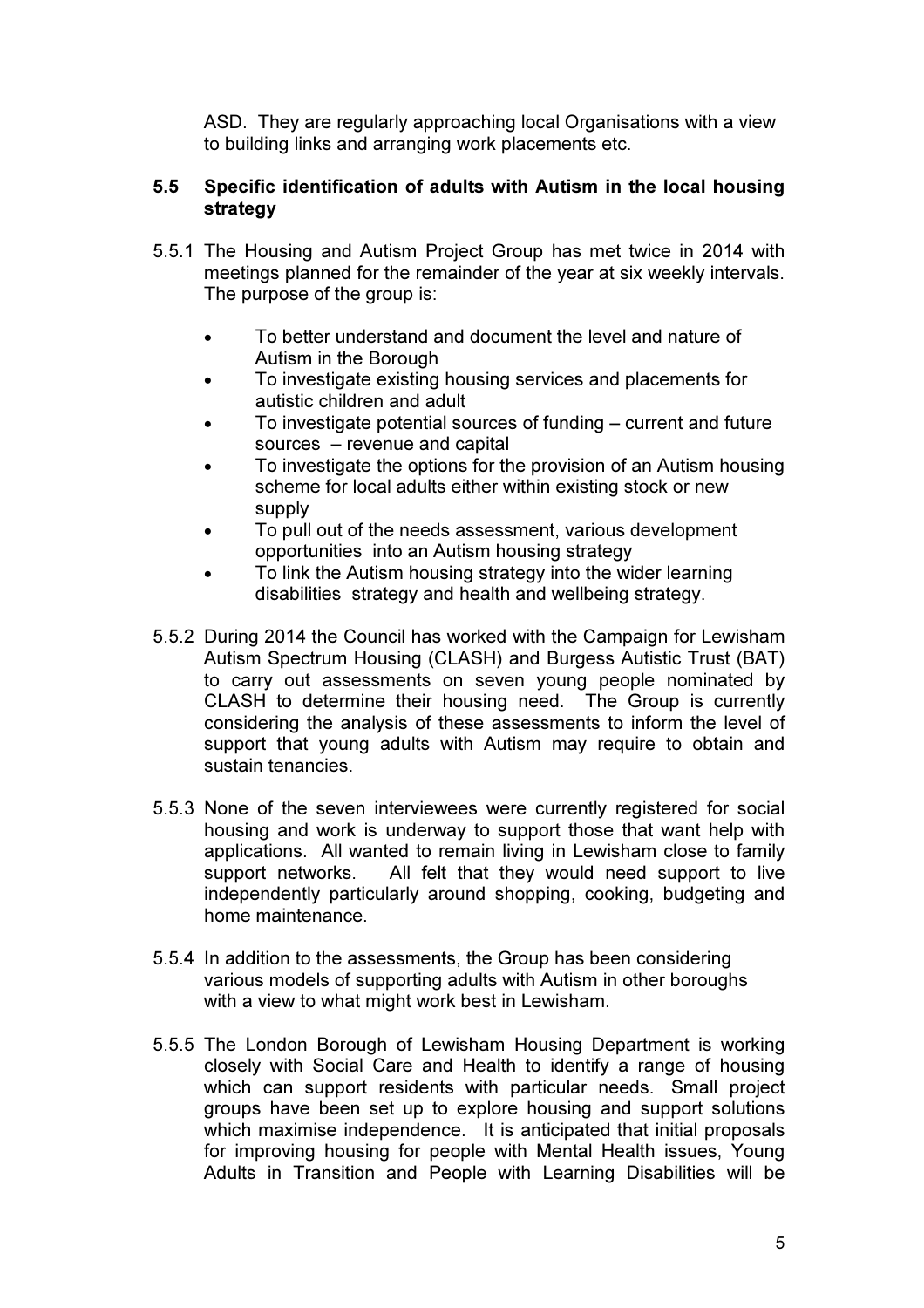developed by October 2014. There are also three new build extra care schemes in development for older people. Whilst there may be an element of new provision within future proposals, there will be a focus on maximising the use of existing housing stock to better meet identified needs.

## 6. Think Autism and the Autism Innovation Fund

6.1 As referenced in Sections 3.4 and 3.5 Think Autism is the Government's update on progress in delivering the National Autism Strategy. The Government carried out a review in 2013/14 and from this fifteen priority challenges for action are listed in Think Autism.

These are:

## • An equal part of my local community

I want to be accepted as who I am within my local community. I want people and organisations in my community to have opportunities to raise their awareness and acceptance of Autism.

I want my views and aspirations to be taken into account when decisions are made in my local area. I want to know whether my local area is doing as well as others.

I want to know how to connect with other people. I want to be able to find local Autism peer groups, family groups and low level support.

I want the everyday services that I come into contact with to know how to make reasonable adjustments to include me and accept me as I am. I want the staff who work in them to be aware and accepting of Autism.

I want to be safe in my community and free from the risk of discrimination, hate crime and abuse.

I want to be seen as me and for my gender, sexual orientation and race to be taken into account.

#### The right support at the right time during my lifetime

I want a timely diagnosis from a trained professional. I want relevant information and support throughout the diagnostic process.

I want Autism to be included in local strategic needs assessments so that person centred local health, care and support services, based on good information about local needs, is available for people with Autism.

I want staff in health and social care services to understand that I have Autism and how this affects me.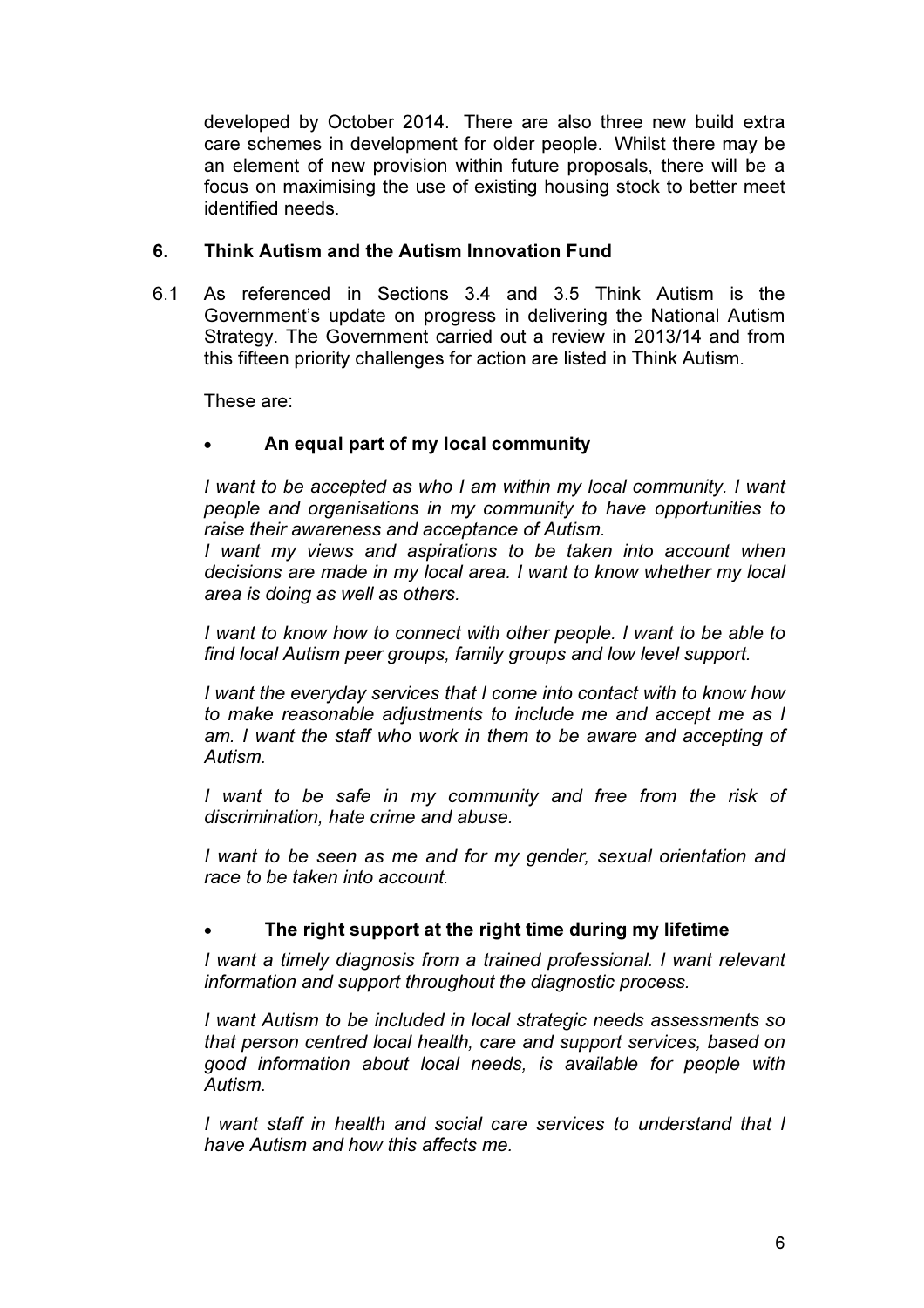I want to know that my family can get help and support when they need it.

I want services and commissioners to understand how my Autism affects me differently through my life. I want to be supported through big life changes such as transition from school, getting older or when a person close to me dies.

I want people to recognise my Autism and adapt the support they give me if I have additional needs such as a mental health problem, a learning disability or if I sometimes communicate through behaviours which others may find challenging.

If I break the law, I want the criminal justice system to think about Autism and to know how to work well with other services.

### • Developing my skills and independence and working to the best of my ability

I want the same opportunities as everyone else to enhance my skills, to be empowered by services and to be as independent as possible.

I want support to get a job and support from my employer to help me keep it.

- 6.2 The Government is keen to support the delivery of some of the key themes set out in Think Autism and as part of this has launched a time limited Autism Innovation Fund. The aim of the fund is to help drive creative and cost effective solutions and identify good models of practice that can be replicated in other areas.
- 6.3 There are four areas (aligned with the priority challenges listed above) where the Government is inviting proposals. These are:
	- Advice and Information
	- Gaining and growing skills for independence
	- Early intervention and crisis prevention
	- Employment, particularly involving the use of apprenticeships

Proposals will need to demonstrate the following core characteristics:

- Involvement of people with Autism
- Innovation
- **Partnership**

Further information about the Autism Innovation Fund is expected by the end of June 2014.

# 7. Financial Implications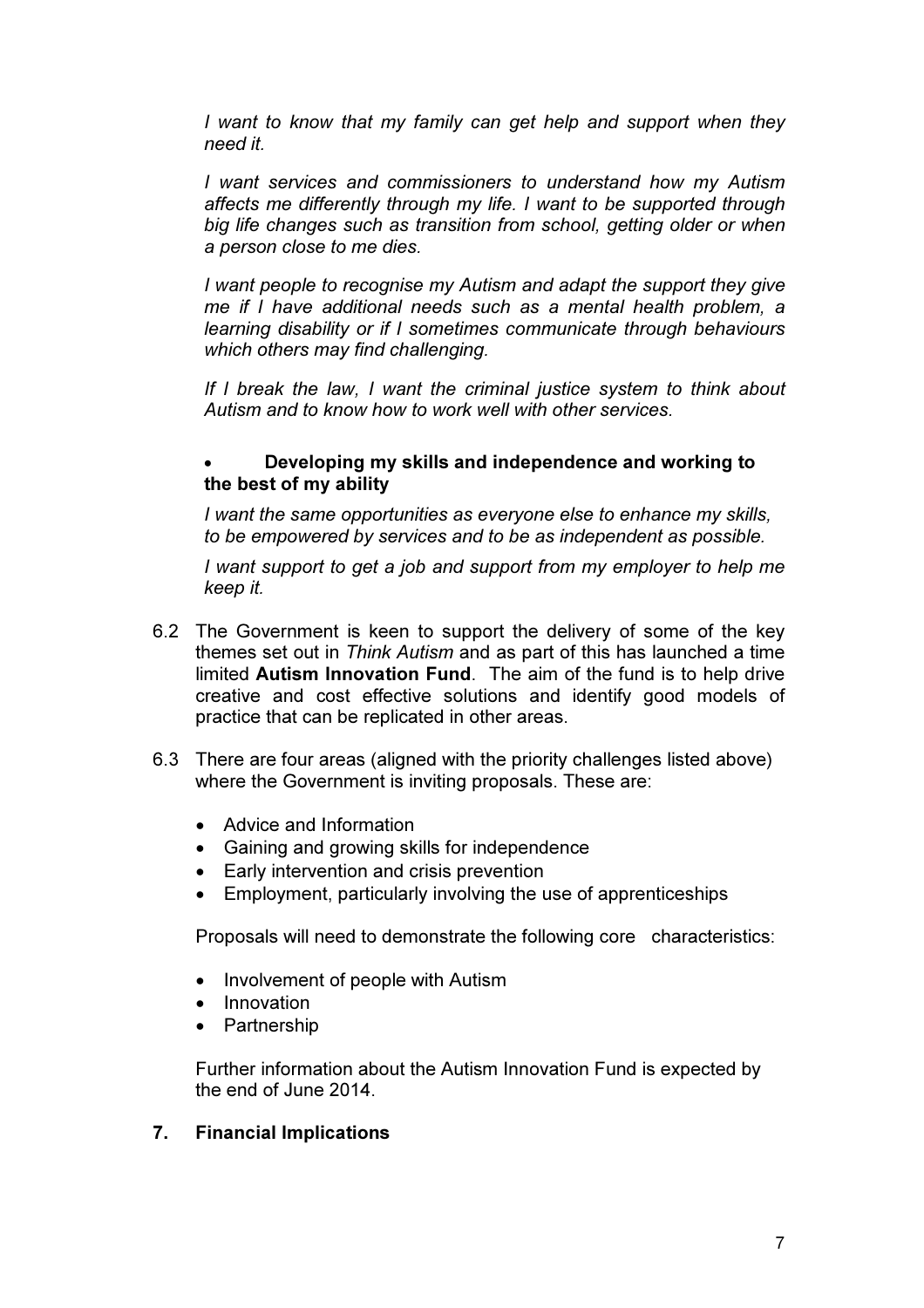- 7.1 The Government has announced that there will be available revenue and capital funding of £4.5 million to support the delivery of Think Autism. Part of this will be used to launch the Autism Innovation Fund.
- 7.2 Further details are awaited about the bidding process for this fund and once this is received work will begin with key stakeholders (including adults with Autism and their families) to gather ideas for possible bids and agree those that fit in with local priorities.
- 7.3 It is expected that all bidding proposals will be able to evaluate and evidence outcomes, including cost-benefit or cost-comparators.

## 8. Legal Implications

8.1 There are no legal implications arising from this report.

#### 9. Crime and Disorder Implications

9.1 There are no Crime and Disorder Act implications arising from this report.

## 10. Equalities Implications

- 10.1 The Equality Act 2010 (the Act) brings together all previous equality legislation in England, Scotland and Wales. The Act includes a new public sector equality duty (the equality duty or the duty), replacing the separate duties relating to race, disability and gender equality. The duty came into force on 6 April 2011. The new duty covers the following nine protected characteristics: age, disability, gender reassignment, marriage and civil partnership, pregnancy and maternity, race, religion or belief, sex and sexual orientation.
- 10.2 In summary, the Council must, in the exercise of its functions, have due regard to the need to:
	- eliminate unlawful discrimination, harassment and victimisation and other conduct prohibited by the Act.
	- advance equality of opportunity between people who share a protected
	- characteristic and those who do not.
	- foster good relations between people who share a protected characteristic and those who do not.
- 10.3 All commissioned services for adults with Autism are required to demonstrate diversity in providing a service that matches the culture, race, gender and disability of service users living in Lewisham.
- 10.4 The equalities implications of any bids submitted to the Autism Innovation Fund and subsequent revisions to the Adults with Autism Commissioning Plan will be considered prior to implementation.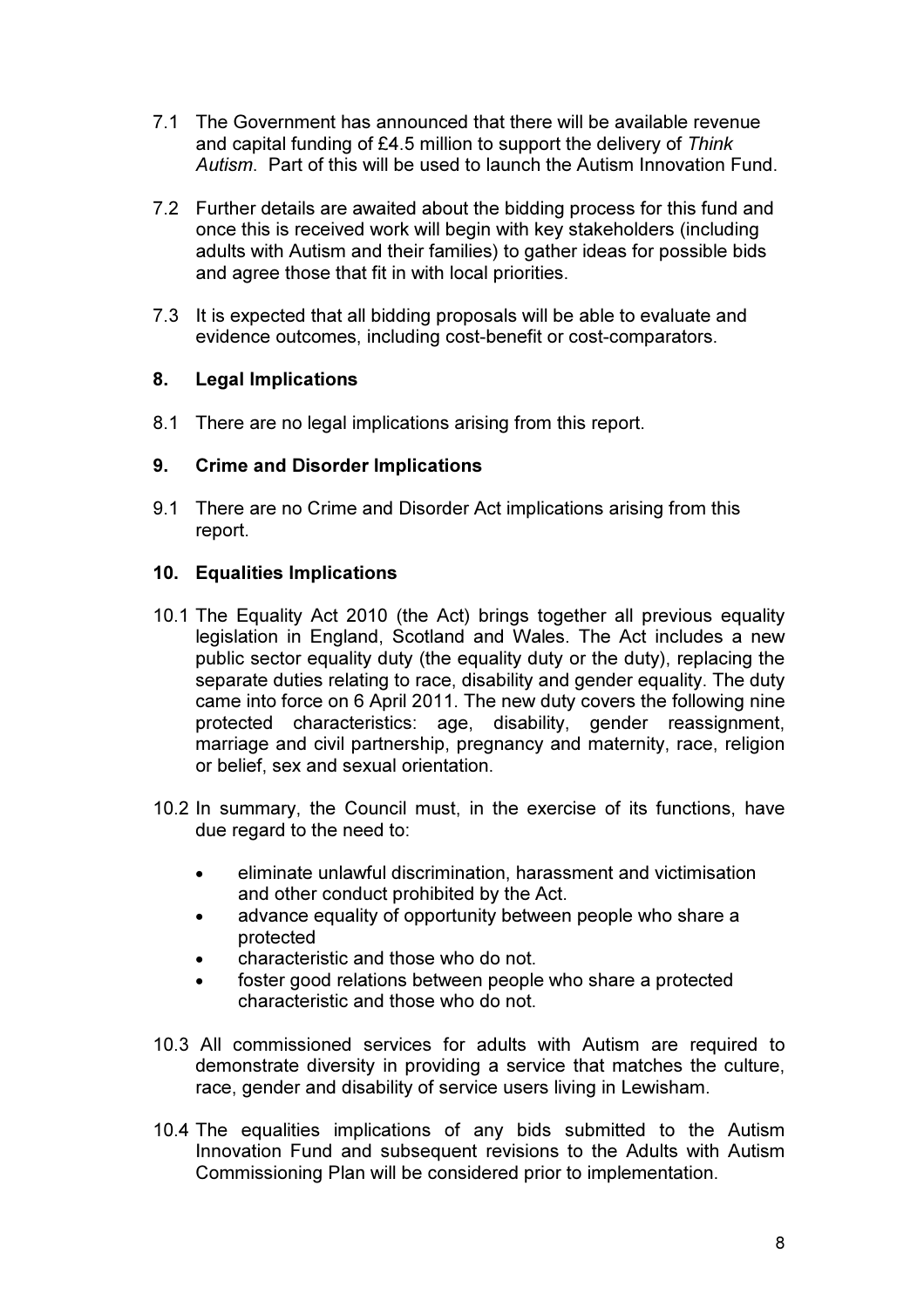## 11. Environmental Implications

11.1 There are no environmental implications arising from this report.

#### 12. Conclusions

- 12.1 Lewisham is looking to establish a community that accepts and understands Autism and which has an infrastructure that provides opportunities for adults with Autism/Asperger's syndrome to live fulfilling and rewarding lives.
- 12.2 The Self Assessment Framework (2013) provided a good opportunity to recognise our achievements, take stock of our current position and understand where further work was required.
- 12.3 Presentation and discussion of the SAF in November 2013 provided an opportunity to ensure Autism was on the Health and Wellbeing Board Agenda and the request to provide regular updates is welcomed.
- 12.4 This update to the Health and Wellbeing Board is timely in that it coincides with the publication of Think Autism and the launch of the Autism Innovation Fund. We look forward to providing further updates as we progress with work in these areas.

#### Background Documents

Think Autism

https://www.gov.uk/

Think Autism Fulfilling and Rewarding Lives, the strategy for adults with Autism in England: an update. April 2014

Self Assessment Frameworks submitted in 2013 www.improvinghealthandlives.org.uk/projects/Autism2013

Fulfilling and Rewarding Lives https://www.gov.uk/fulfilling-and-rewarding-lives-the-strategy-for-adultswith-Autism-in-england

Autism in Lewisham

Dr Ratna Ganguly – GP Vocational Training Scheme (GPVTS) in Public Health – June 2013